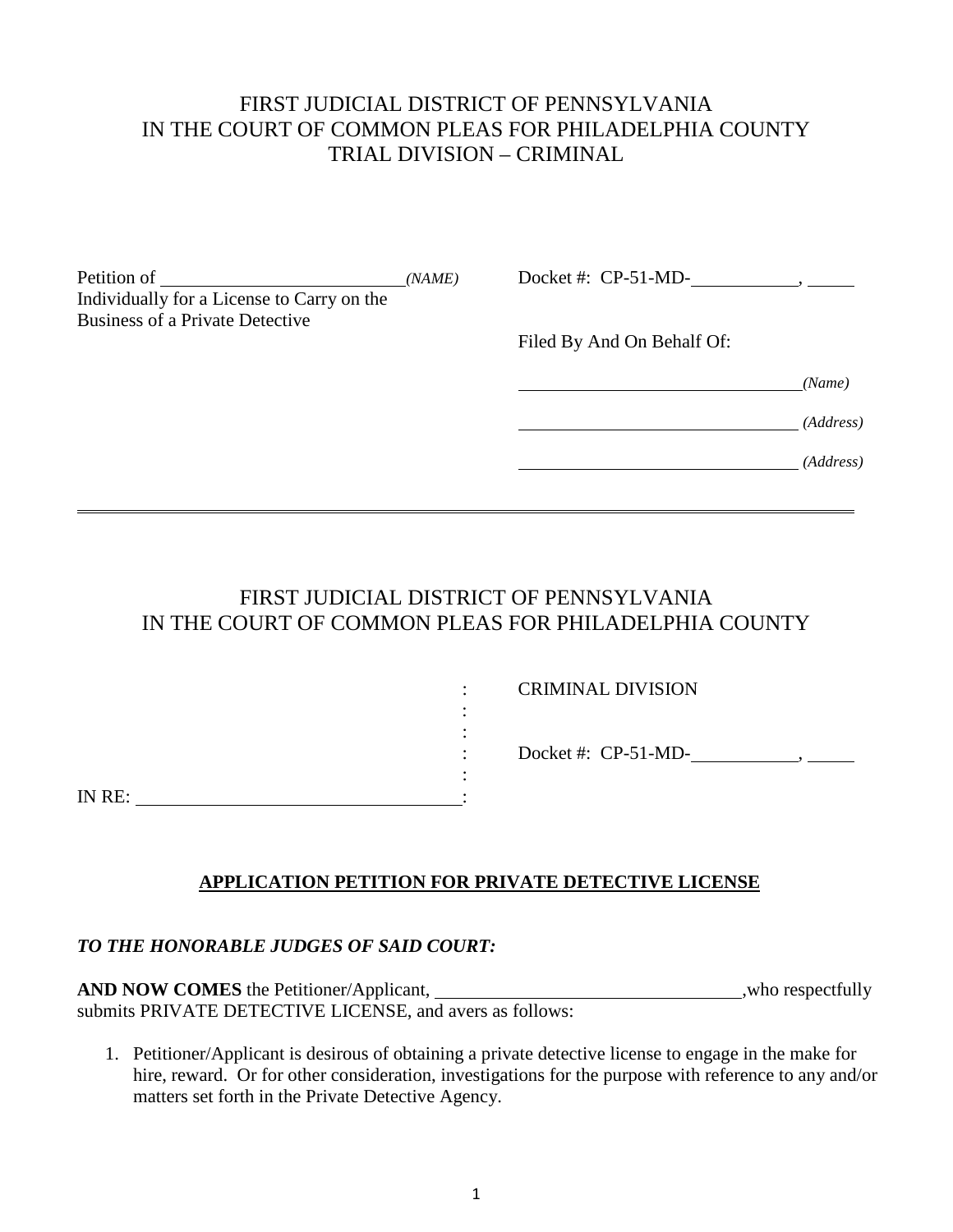| 2. | (State Your Name)                                                                                                                                                                                                                                                                                                                                                                                                                                                                                        |
|----|----------------------------------------------------------------------------------------------------------------------------------------------------------------------------------------------------------------------------------------------------------------------------------------------------------------------------------------------------------------------------------------------------------------------------------------------------------------------------------------------------------|
|    |                                                                                                                                                                                                                                                                                                                                                                                                                                                                                                          |
|    | 4. Petitioner/Applicant is a citizen of the United States of America, born in 1986.                                                                                                                                                                                                                                                                                                                                                                                                                      |
|    | 5. Petitioner/Applicant's social security number _______________________.                                                                                                                                                                                                                                                                                                                                                                                                                                |
|    |                                                                                                                                                                                                                                                                                                                                                                                                                                                                                                          |
|    | 7. Petitioner/Applicant currently resides at the following address: ________________________.<br>,我们也不会有什么。""我们的人,我们也不会有什么?""我们的人,我们也不会有什么?""我们的人,我们也不会有什么?""我们的人,我们也不会有什么?""我们的人                                                                                                                                                                                                                                                                                                                        |
|    |                                                                                                                                                                                                                                                                                                                                                                                                                                                                                                          |
|    | 9. Petitioner/Applicant currently holds a concealed carry permit and is fully aware of the Legal<br>Weapons Training Act of 1974, certified and has completed under the Act, holding license number:<br><u> 1989 - Johann Stone, amerikansk politiker (</u>                                                                                                                                                                                                                                              |
|    | 10. Petitioner/Applicant believes and submits he has the proper qualifications to engage as a detective<br>with competency and integrity.                                                                                                                                                                                                                                                                                                                                                                |
|    | 11. Petitioner/Applicant is ready, willing and able to pay the necessary fees and furnish respects to<br>comply with the requirements of the Private Detective Act.                                                                                                                                                                                                                                                                                                                                      |
|    | 12. Attached as EXHIBIT "A" and made part hereof are two (2) Statements.                                                                                                                                                                                                                                                                                                                                                                                                                                 |
|    | 13. Attached as EXHIBIT "B" and made part hereof are the approved and recognized citizens of<br>Philadelphia County of the Commonwealth of Pennsylvania, I have personally known the<br>Petitioner/Applicant for a period of more than five (5) years. The character witnesses have read this<br>application/petition and believes it is true and that your Petitioner/Applicant is honest, of good<br>character and is aware they cannot be connected to the Petitioner/Applicant by blood or marriage. |

14. Attached as EXHIBIT "C" and made part hereof are two photographs of the Petitioner/Applicant.

15. Attached as EXHIBIT "D" and made part hereof are two fingerprint cards of Petitioner/Applicant.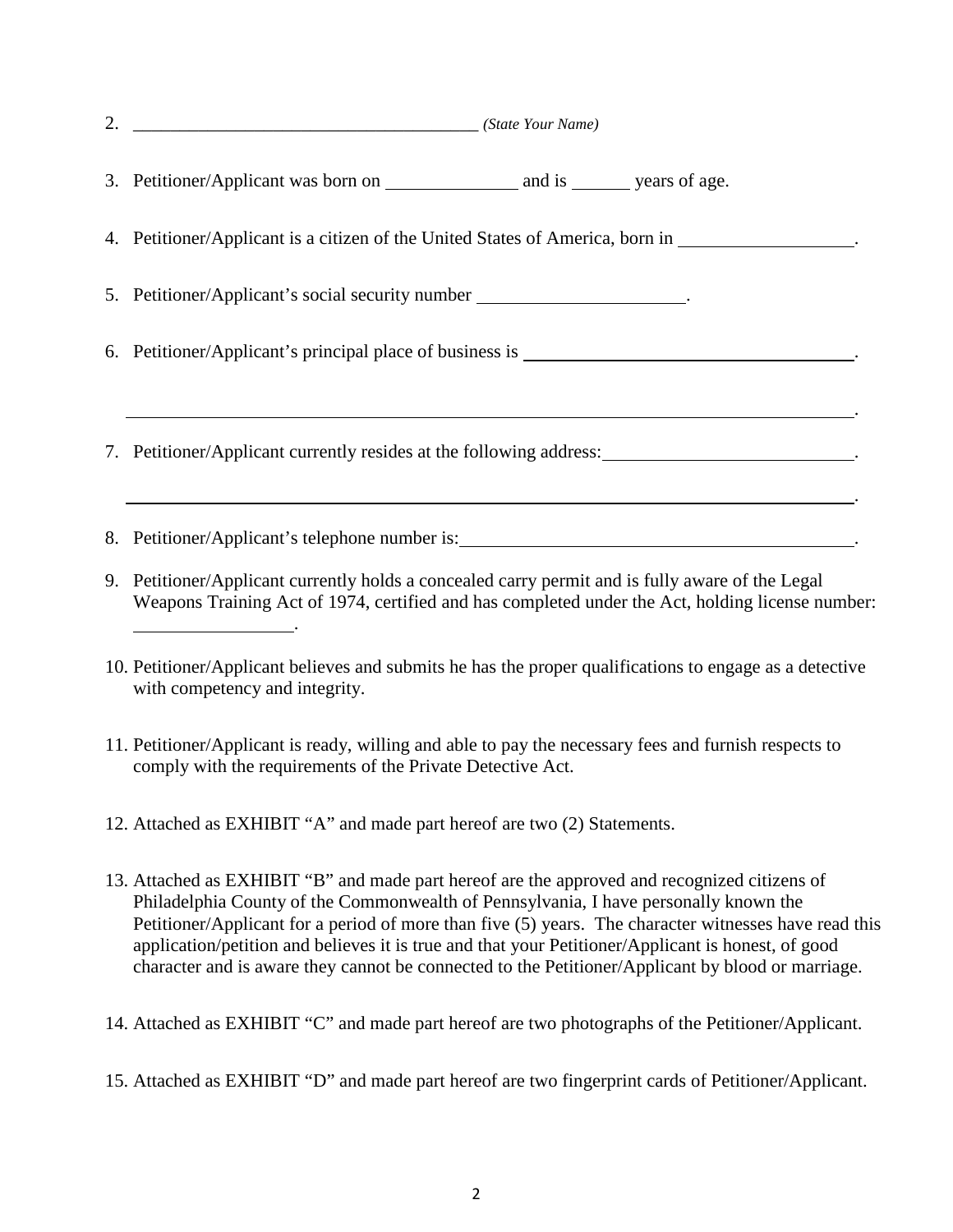WHEREFORE, your Petitioner/Applicant respectfully prays your Honorable Court conduct and operates, for hire, reward or other consideration, the business of investigations under the provisions of the Private Detective Act 1953 and as subsequently Honorable Court's powers under the Private Detective Act.

RESPECTFULLY SUBMITTED:

*Petitioner/Applicant Signature*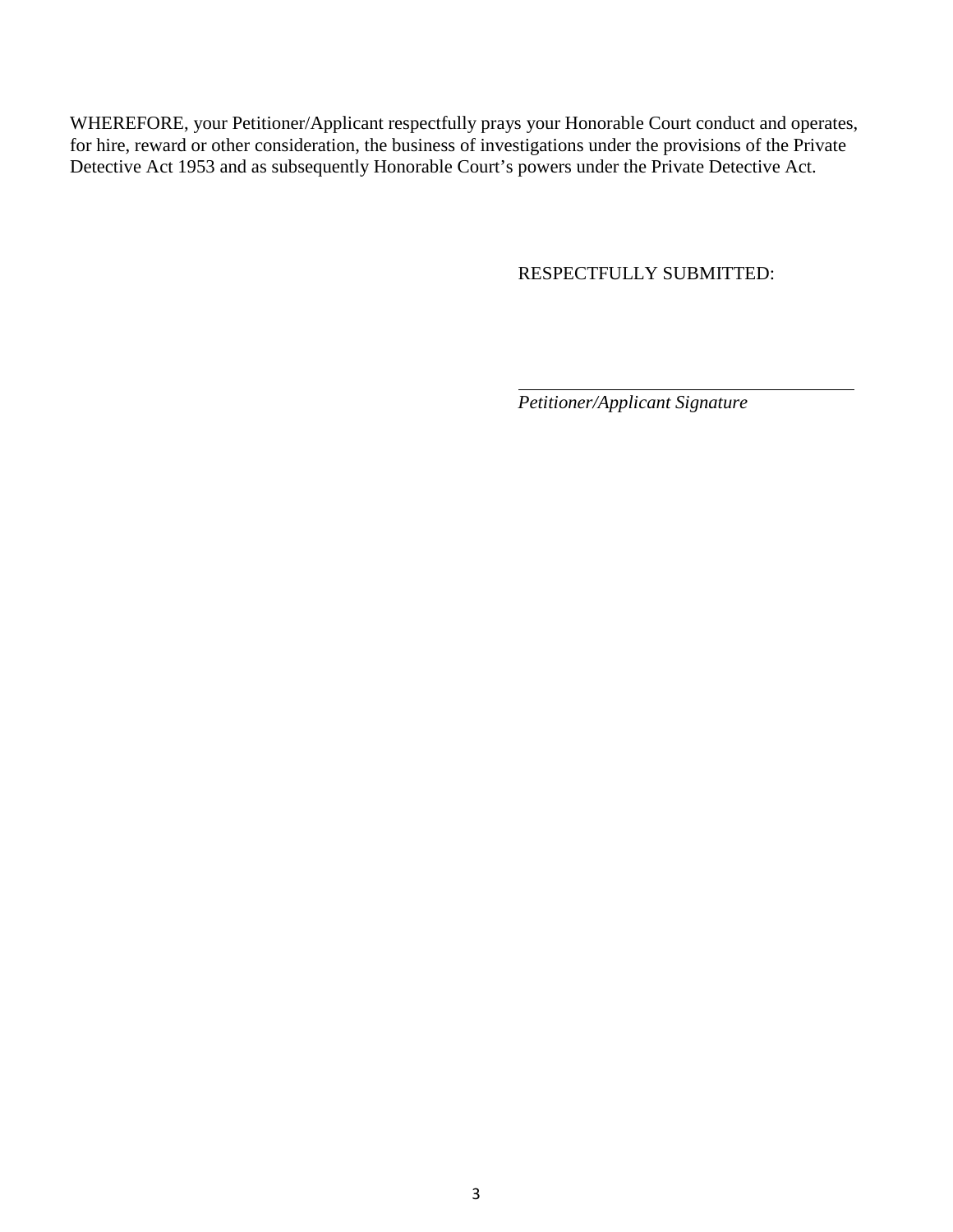### **AFFIDAVIT**

#### **COMMONWEALTH OF PENNSYLVANIA COUNTY OF PHILADELPHIA**

ON THIS day of , , before me, the undersigned for said Commonwealth and County, personally appeared, \_\_\_\_\_\_\_\_\_\_\_\_\_\_\_\_\_\_\_\_\_\_\_, who first being deposes says the allegations contained in the foregoing APPLICATION/PETITION are both applicants knowledge, information and belief.

IN WITNESS WHEREOF, I have here unto set my official seal.

{SEAL}

*NOTARY PUBLIC*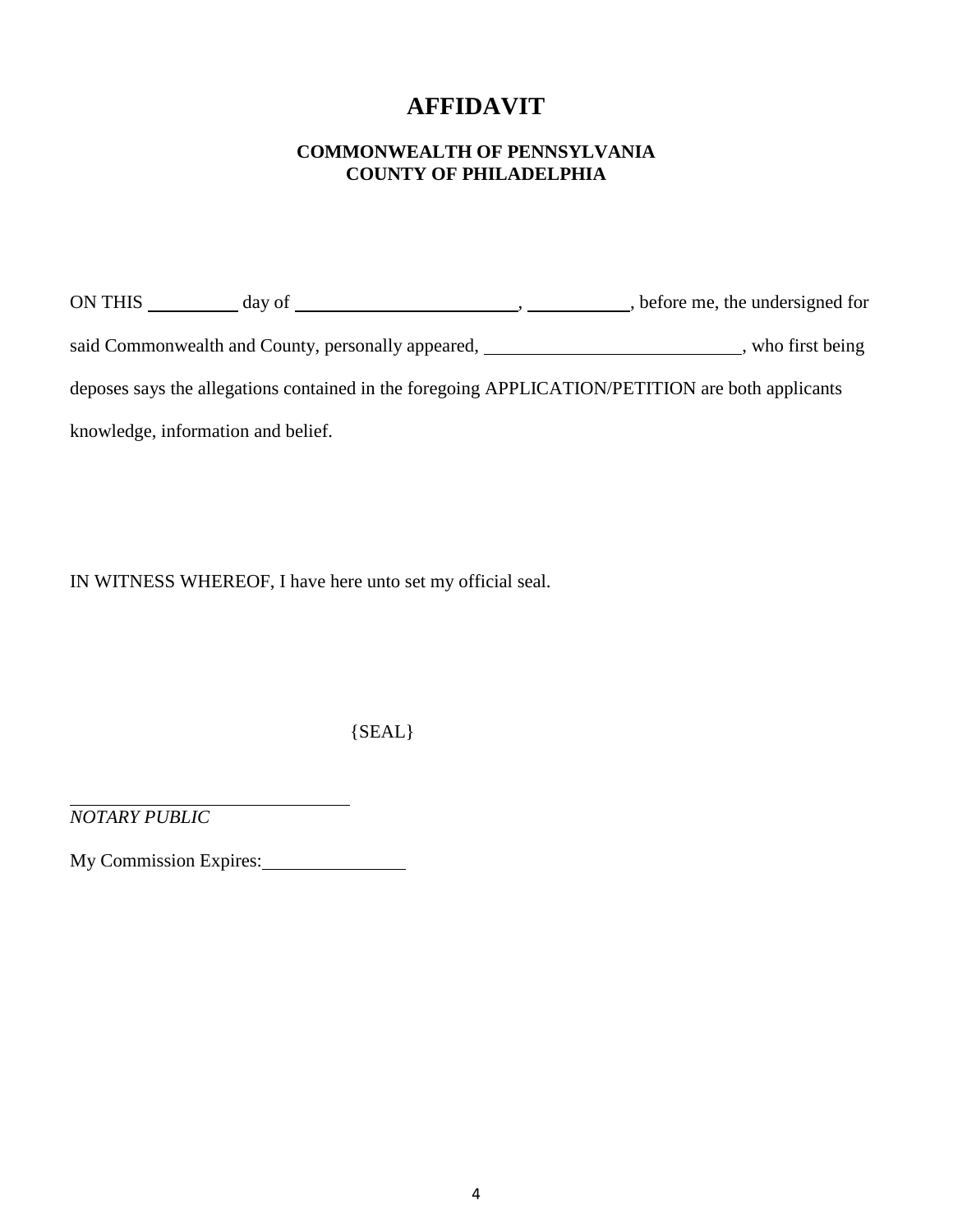*(Two Statements/Recommendation Letters attached)*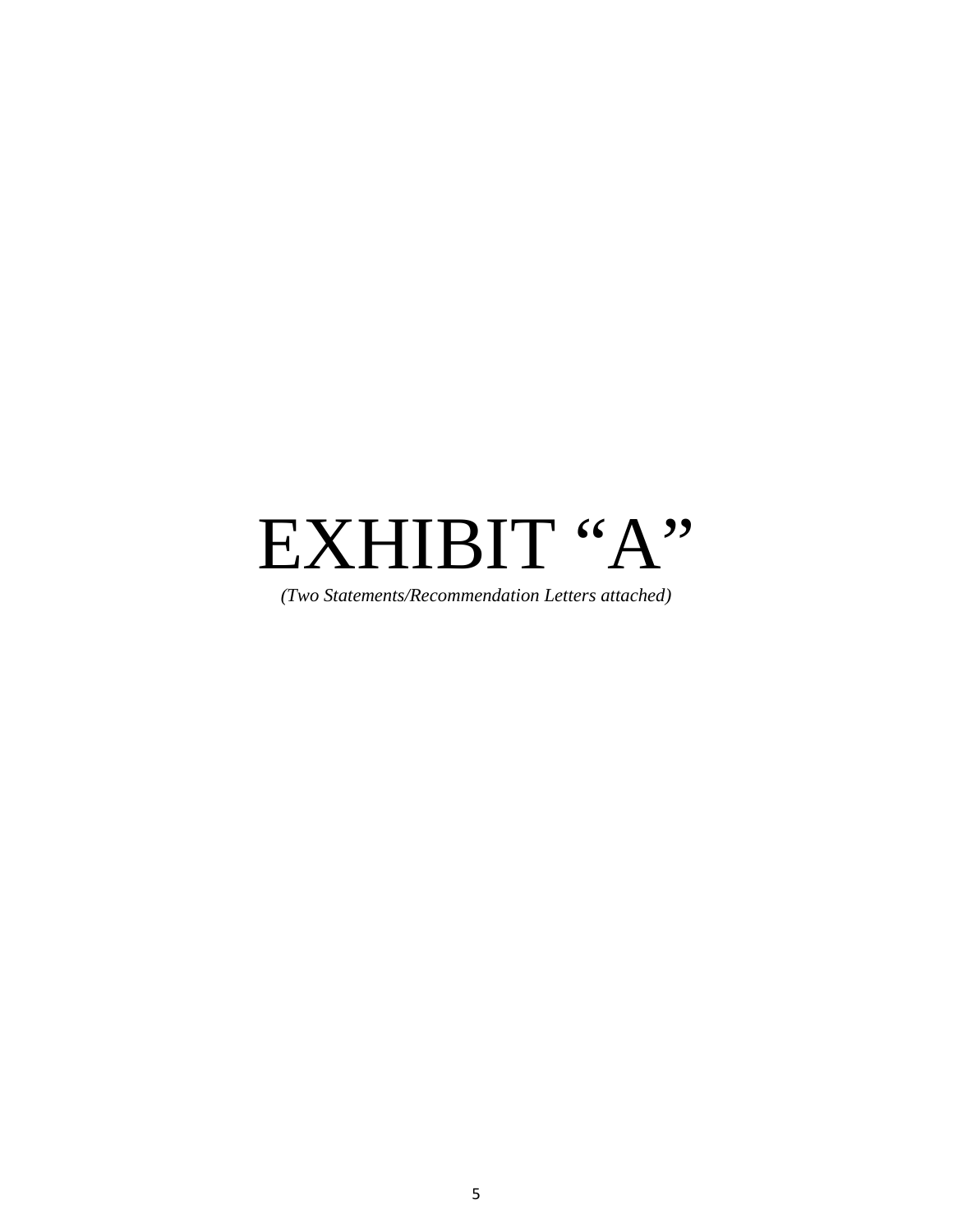*(Name, Address and Phone Numbers – Character Witnesses)*

WE, the undersigned, citizens of Philadelphia County, Commonwealth of Pennsylvania, have personally known , the within Petitioner/Applicant, for more than five (5) years and have read the within Application/Petition and believe the statements made therein to be true. Petitioner/Applicant is honest, of good character and competent; and Petitioner/Applicant is not related by blood or marriage.

| <b>NAME</b> | PHONE NUMBER | <b>ADDRESS</b> |
|-------------|--------------|----------------|
| <b>NAME</b> | PHONE NUMBER | <b>ADDRESS</b> |
| <b>NAME</b> | PHONE NUMBER | <b>ADDRESS</b> |
| <b>NAME</b> | PHONE NUMBER | <b>ADDRESS</b> |
| <b>NAME</b> | PHONE NUMBER | <b>ADDRESS</b> |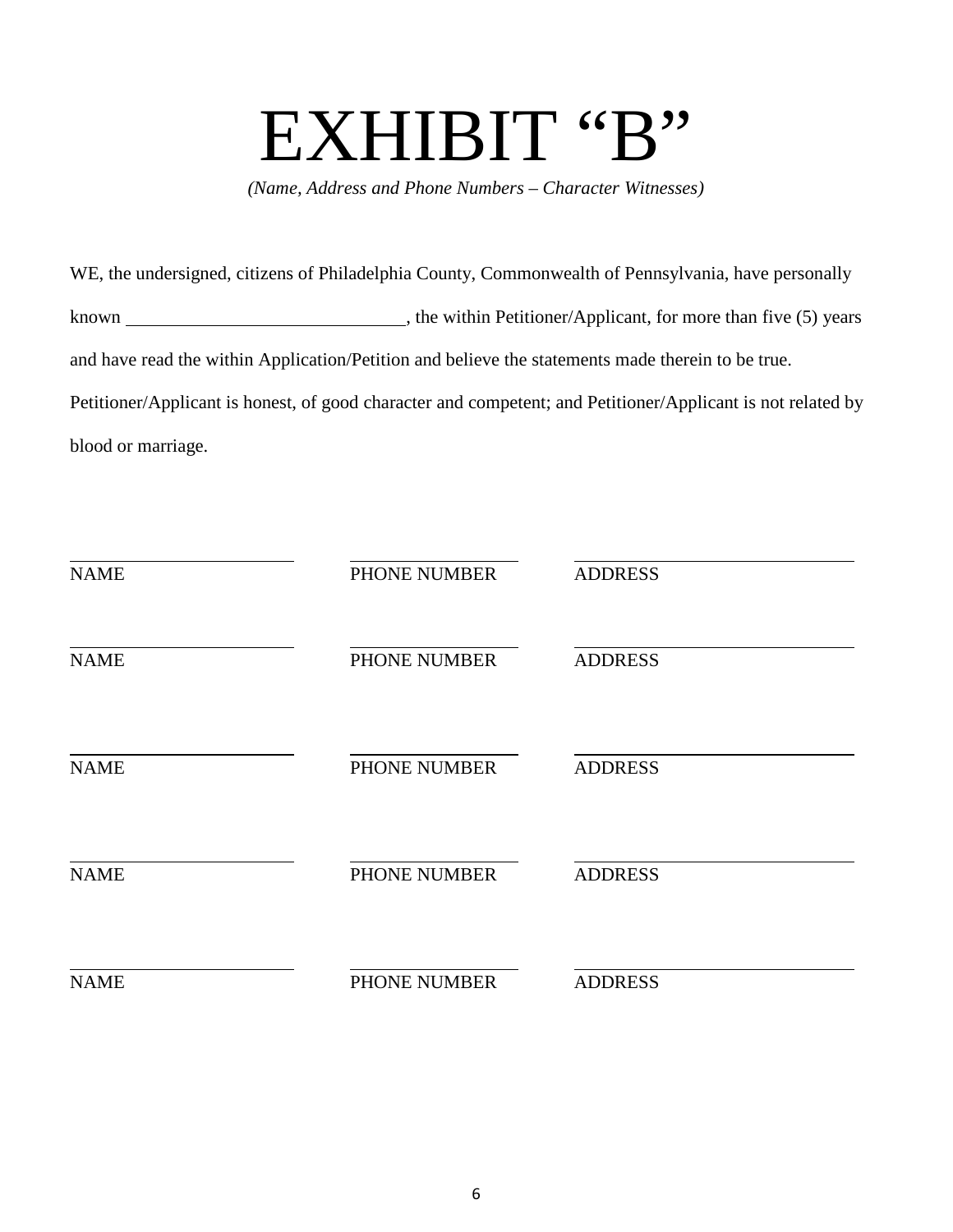*(Character Witness Reference - Part 1 of 5)*

|                                                                | , the undersigned hereby certify that I have personally known                                                                                                                                                                  |
|----------------------------------------------------------------|--------------------------------------------------------------------------------------------------------------------------------------------------------------------------------------------------------------------------------|
|                                                                | the Petitioner/Applicant, the estimate of this contract the estimate of the estimate of the estimate of the estimate of the estimate of the estimate of the estimate of the estimate of the estimate of the estimate of the es |
|                                                                | date; that I have read the foregoing Application/Petition and believe each of the statements made therein to                                                                                                                   |
|                                                                | be true; that the Petitioner/Applicant is honest, of good character, and competent; that I am not related to the                                                                                                               |
| Petitioner/Applicant nor with him or her by blood or marriage. |                                                                                                                                                                                                                                |

#### **SIGNATURE**

| ON THIS<br>day of                                                                                     | , before me, the Notary for said |
|-------------------------------------------------------------------------------------------------------|----------------------------------|
| Commonwealth and County, personally appeared,                                                         | known to me (or                  |
| Satisfactory proven) to be the person whose name is subscribed to the statement, and Acknowledge that |                                  |
| he/she executed the same for the purpose therein contained.                                           |                                  |

IN WITNESS WHEREOF, I have here unto set my official seal.

{SEAL}

*NOTARY PUBLIC SIGNATURE*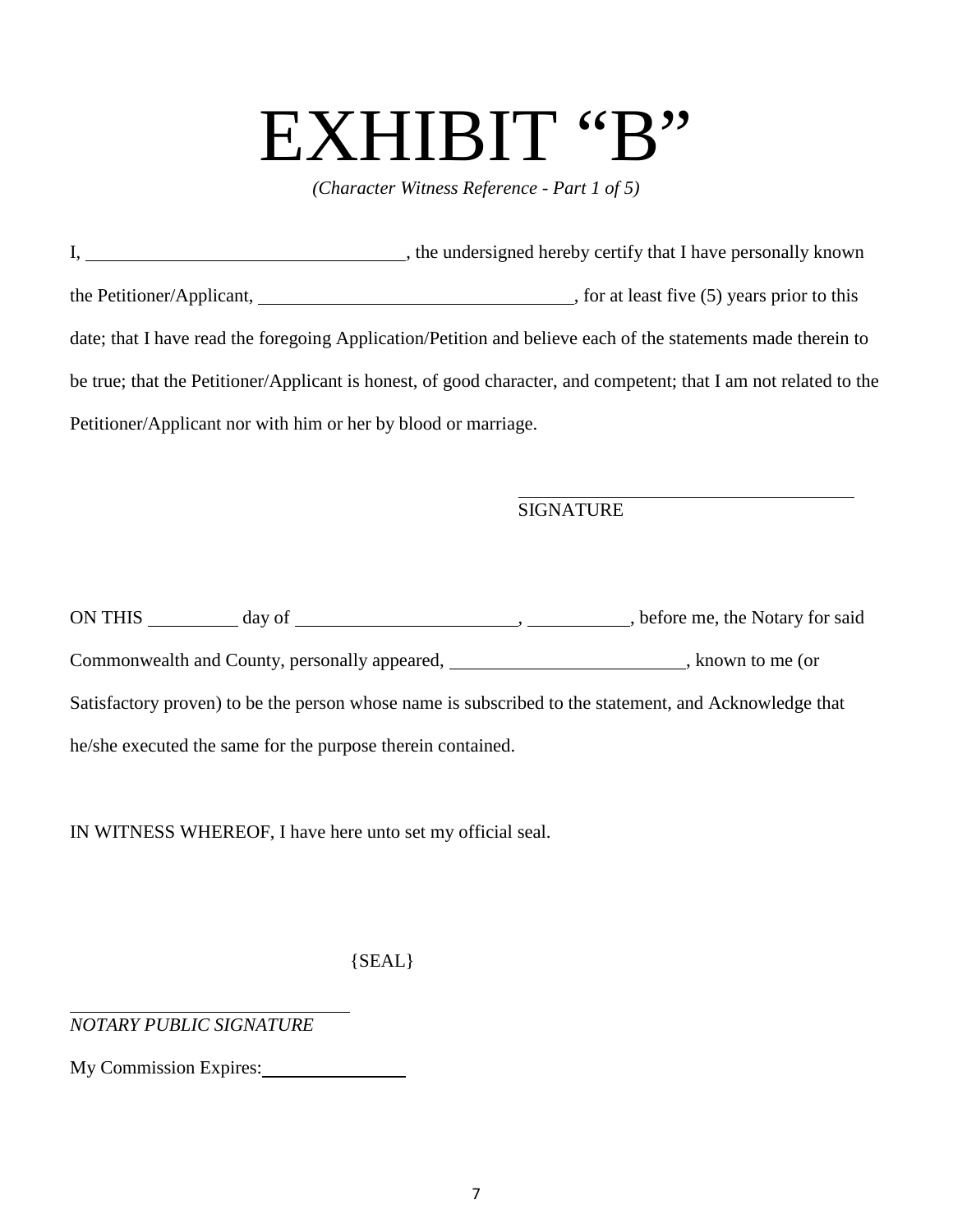*(Character Witness Reference - Part 2 of 5)*

|                                                                | , the undersigned hereby certify that I have personally known                                                                                                                                                                  |
|----------------------------------------------------------------|--------------------------------------------------------------------------------------------------------------------------------------------------------------------------------------------------------------------------------|
|                                                                | the Petitioner/Applicant, the estimate of this contract the estimate of the estimate of the estimate of the estimate of the estimate of the estimate of the estimate of the estimate of the estimate of the estimate of the es |
|                                                                | date; that I have read the foregoing Application/Petition and believe each of the statements made therein to                                                                                                                   |
|                                                                | be true; that the Petitioner/Applicant is honest, of good character, and competent; that I am not related to the                                                                                                               |
| Petitioner/Applicant nor with him or her by blood or marriage. |                                                                                                                                                                                                                                |

#### **SIGNATURE**

| ON THIS<br>day of                                                                                     | , before me, the Notary for said |
|-------------------------------------------------------------------------------------------------------|----------------------------------|
| Commonwealth and County, personally appeared,                                                         | known to me (or                  |
| Satisfactory proven) to be the person whose name is subscribed to the statement, and Acknowledge that |                                  |
| he/she executed the same for the purpose therein contained.                                           |                                  |

IN WITNESS WHEREOF, I have here unto set my official seal.

{SEAL}

*NOTARY PUBLIC SIGNATURE*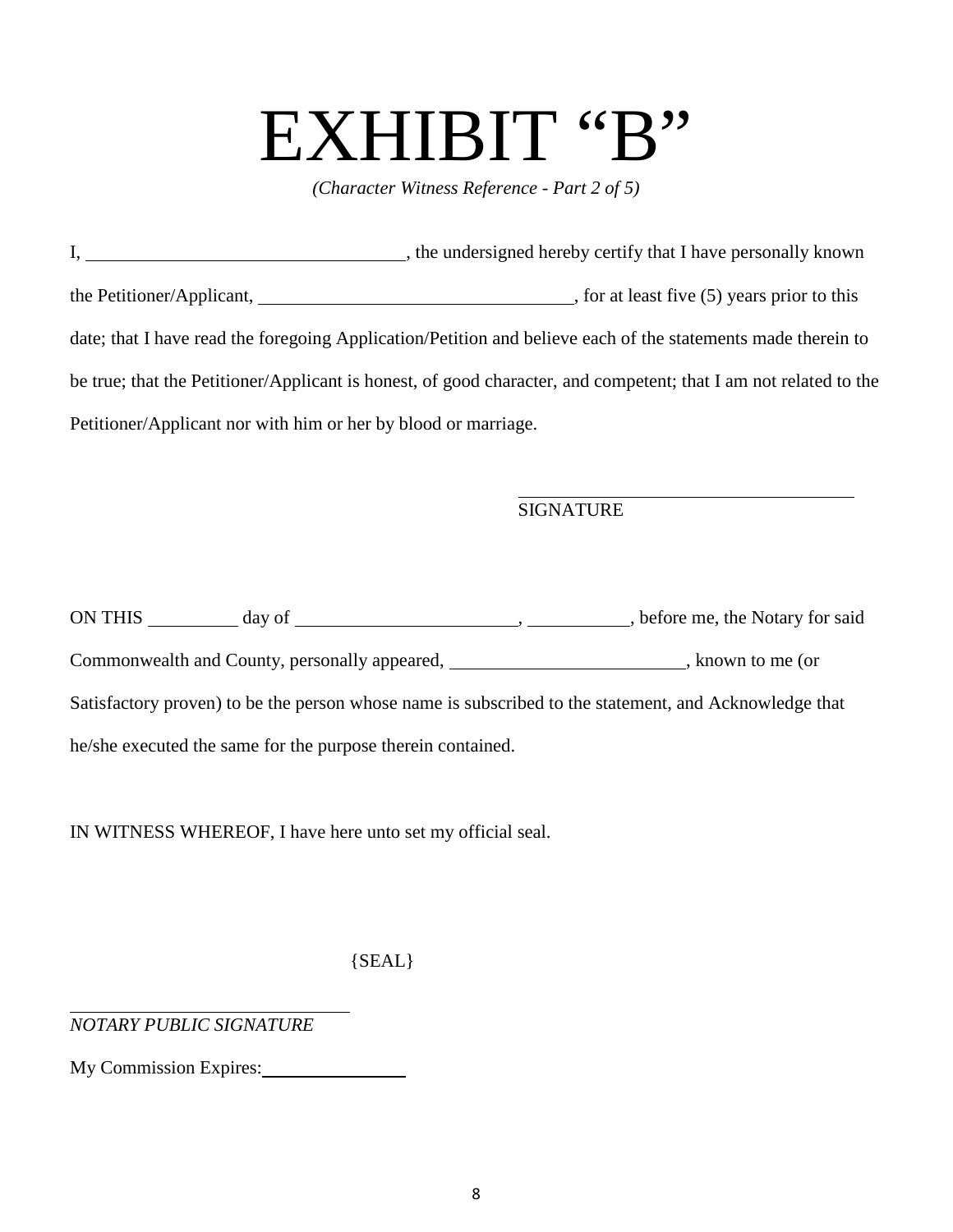*(Character Witness Reference - Part 3 of 5)*

|                                                                | , the undersigned hereby certify that I have personally known                                                    |  |
|----------------------------------------------------------------|------------------------------------------------------------------------------------------------------------------|--|
|                                                                | $\overline{\phantom{a}}$ , for at least five (5) years prior to this                                             |  |
|                                                                | date; that I have read the foregoing Application/Petition and believe each of the statements made therein to     |  |
|                                                                | be true; that the Petitioner/Applicant is honest, of good character, and competent; that I am not related to the |  |
| Petitioner/Applicant nor with him or her by blood or marriage. |                                                                                                                  |  |

#### **SIGNATURE**

| ON THIS<br>day of                                                                                     | , before me, the Notary for said |
|-------------------------------------------------------------------------------------------------------|----------------------------------|
| Commonwealth and County, personally appeared,                                                         | known to me (or                  |
| Satisfactory proven) to be the person whose name is subscribed to the statement, and Acknowledge that |                                  |
| he/she executed the same for the purpose therein contained.                                           |                                  |

IN WITNESS WHEREOF, I have here unto set my official seal.

{SEAL}

*NOTARY PUBLIC SIGNATURE*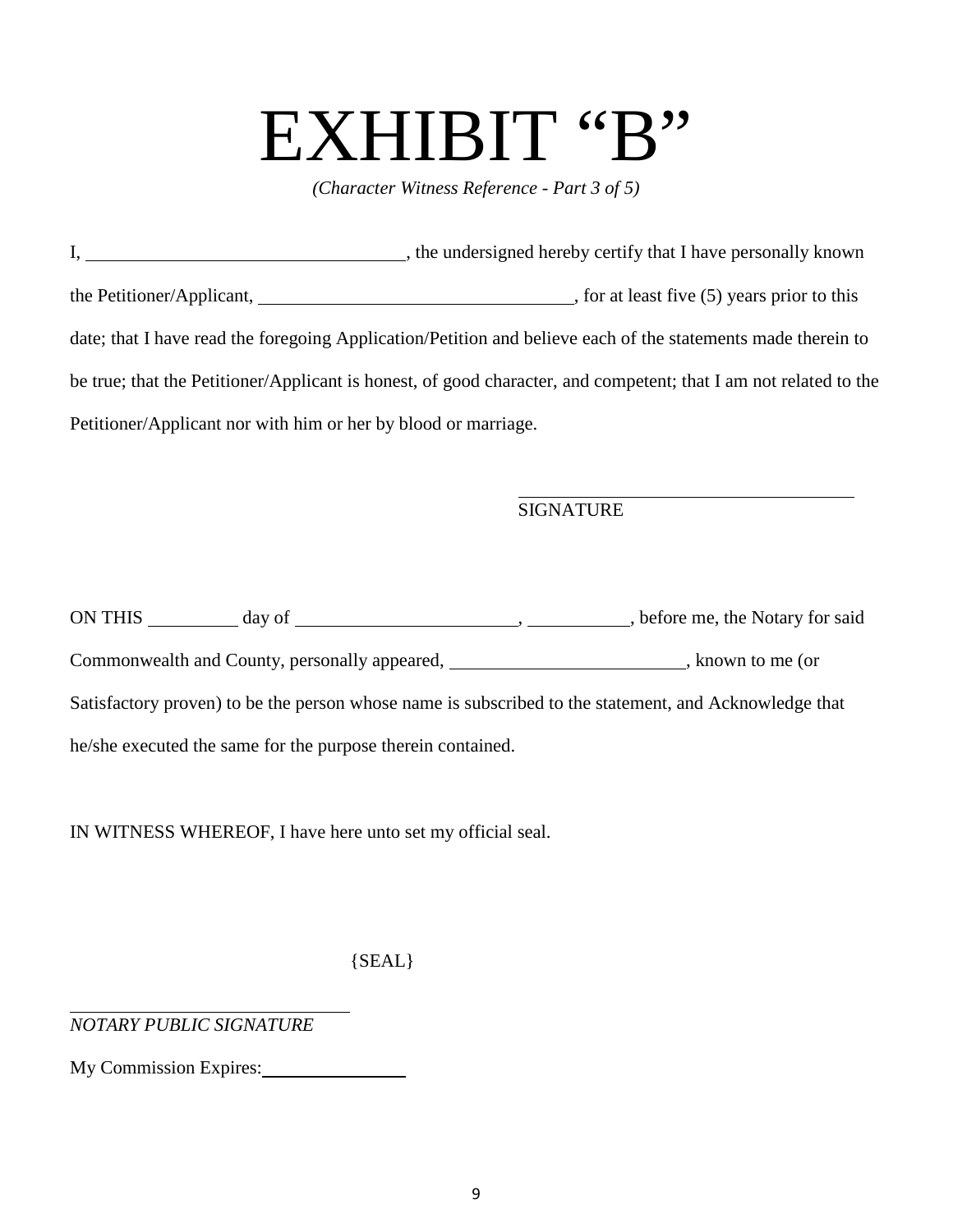*(Character Witness Reference - Part 4 of 5)*

|                                                                | , the undersigned hereby certify that I have personally known                                                |
|----------------------------------------------------------------|--------------------------------------------------------------------------------------------------------------|
|                                                                | , for at least five (5) years prior to this                                                                  |
|                                                                | date; that I have read the foregoing application/petition and believe each of the statements made therein to |
|                                                                | be true; that the applicant is honest, of good character, and competent; that I am not related to the        |
| Petitioner/Applicant nor with him or her by blood or marriage. |                                                                                                              |

#### **SIGNATURE**

| ON THIS<br>day of                                                                                     | , before me, the Notary for said |
|-------------------------------------------------------------------------------------------------------|----------------------------------|
| Commonwealth and County, personally appeared,                                                         | known to me (or                  |
| Satisfactory proven) to be the person whose name is subscribed to the statement, and Acknowledge that |                                  |
| he/she executed the same for the purpose therein contained.                                           |                                  |

IN WITNESS WHEREOF, I have here unto set my official seal.

{SEAL}

*NOTARY PUBLIC SIGNATURE*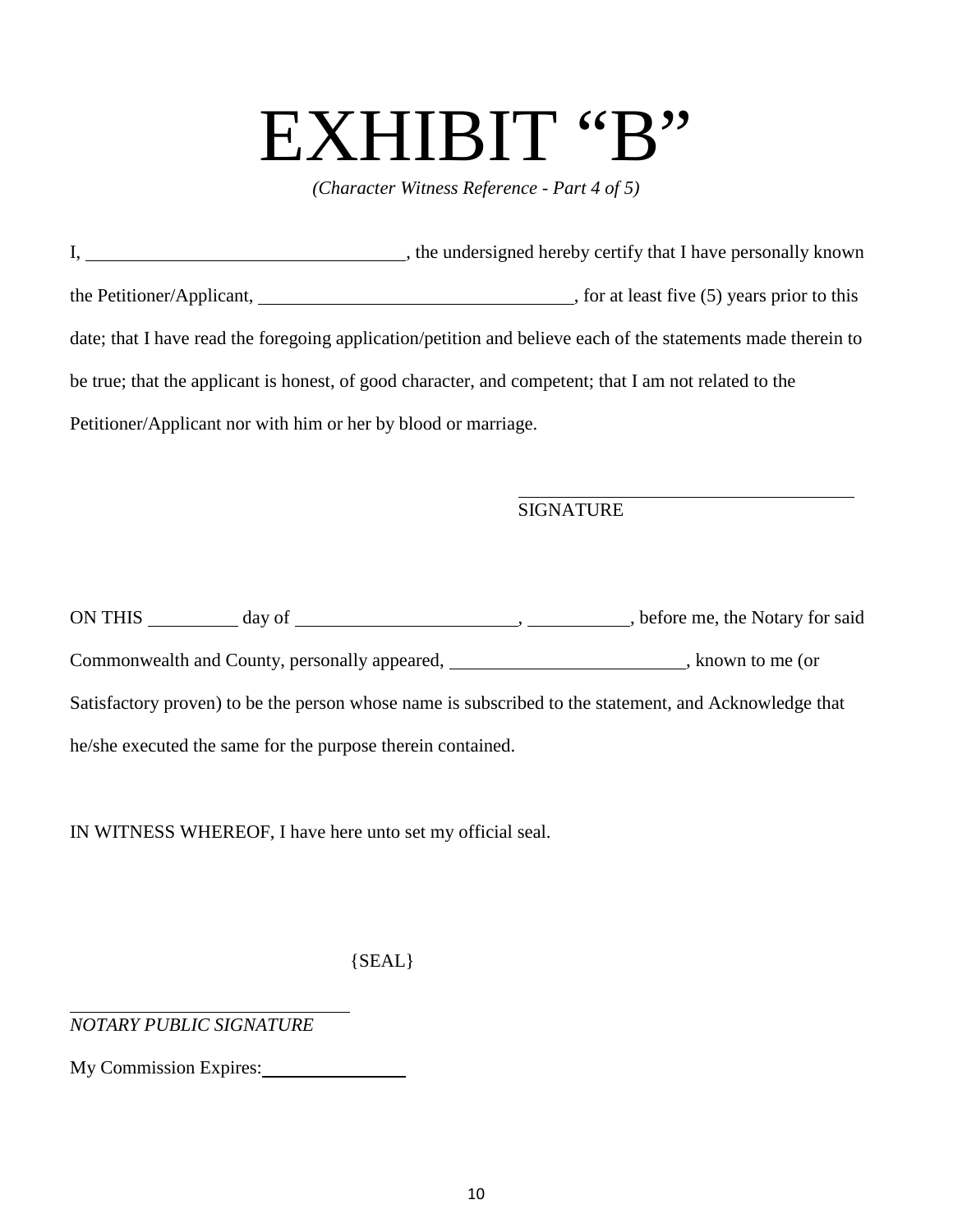*(Character Witness Reference - Part 5 of 5)*

|                                                                | , the undersigned hereby certify that I have personally known                                                    |
|----------------------------------------------------------------|------------------------------------------------------------------------------------------------------------------|
|                                                                | $\overline{\phantom{a}}$ , for at least five (5) years prior to this                                             |
|                                                                | date; that I have read the foregoing Application/Petition and believe each of the statements made therein to     |
|                                                                | be true; that the Petitioner/Applicant is honest, of good character, and competent; that I am not related to the |
| Petitioner/Applicant nor with him or her by blood or marriage. |                                                                                                                  |

#### **SIGNATURE**

| ON THIS<br>day of                                                                                     | , before me, the Notary for said |
|-------------------------------------------------------------------------------------------------------|----------------------------------|
| Commonwealth and County, personally appeared,                                                         | known to me (or                  |
| Satisfactory proven) to be the person whose name is subscribed to the statement, and Acknowledge that |                                  |
| he/she executed the same for the purpose therein contained.                                           |                                  |

IN WITNESS WHEREOF, I have here unto set my official seal.

{SEAL}

*NOTARY PUBLIC SIGNATURE*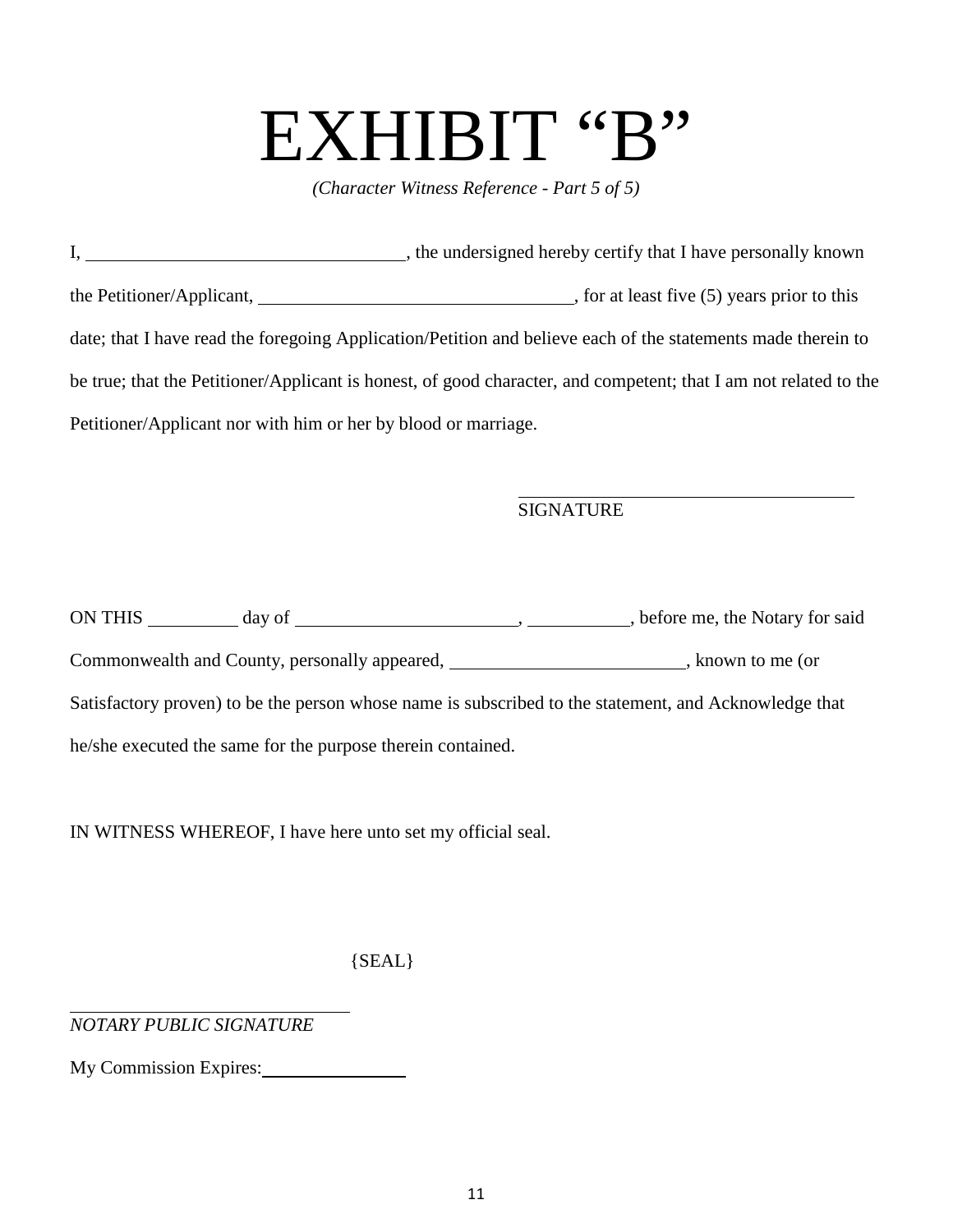*(Two Photographs of Petitioner/Applicant attached)*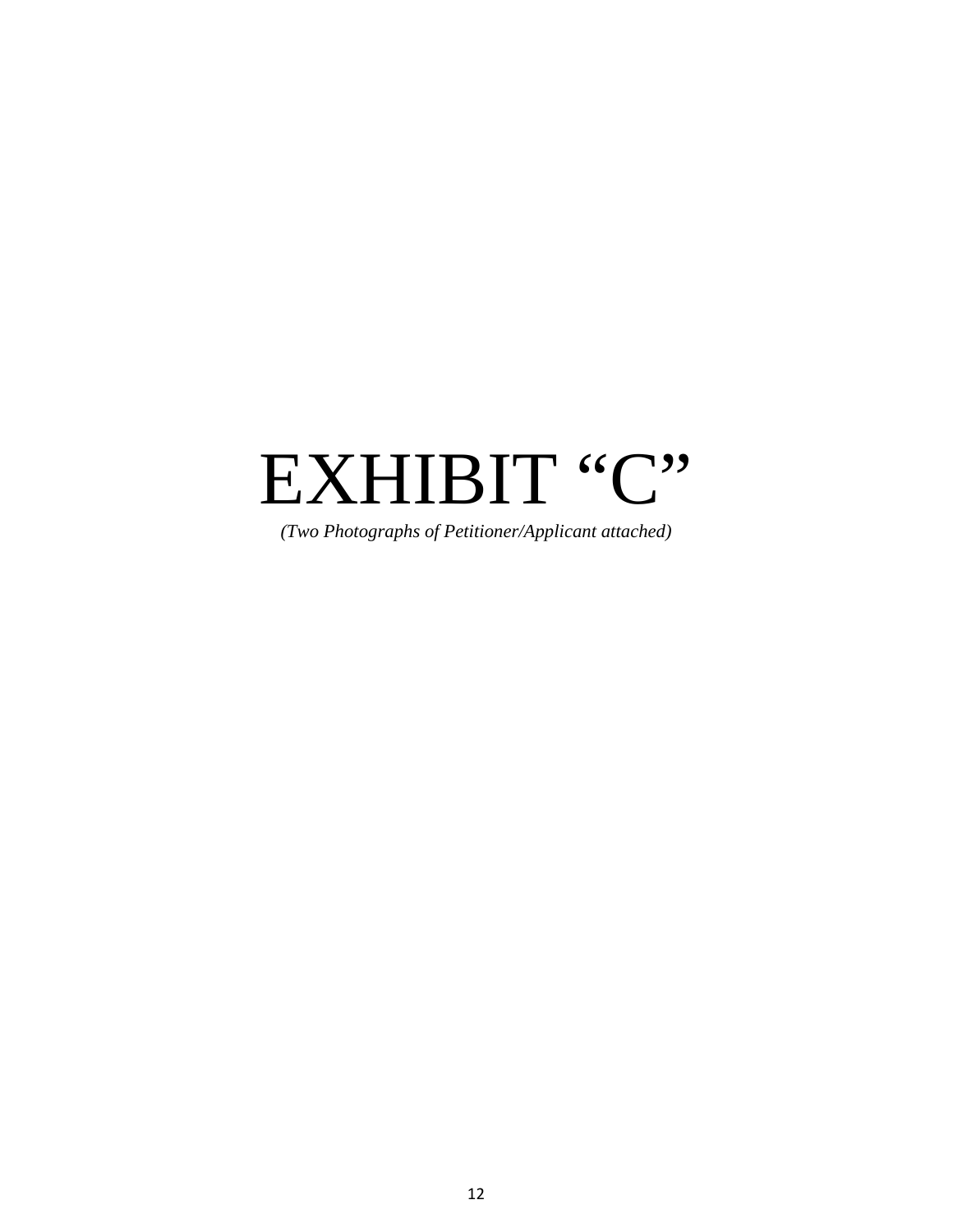*(Two Fingerprint Cards of Petitioner/Applicant attached)*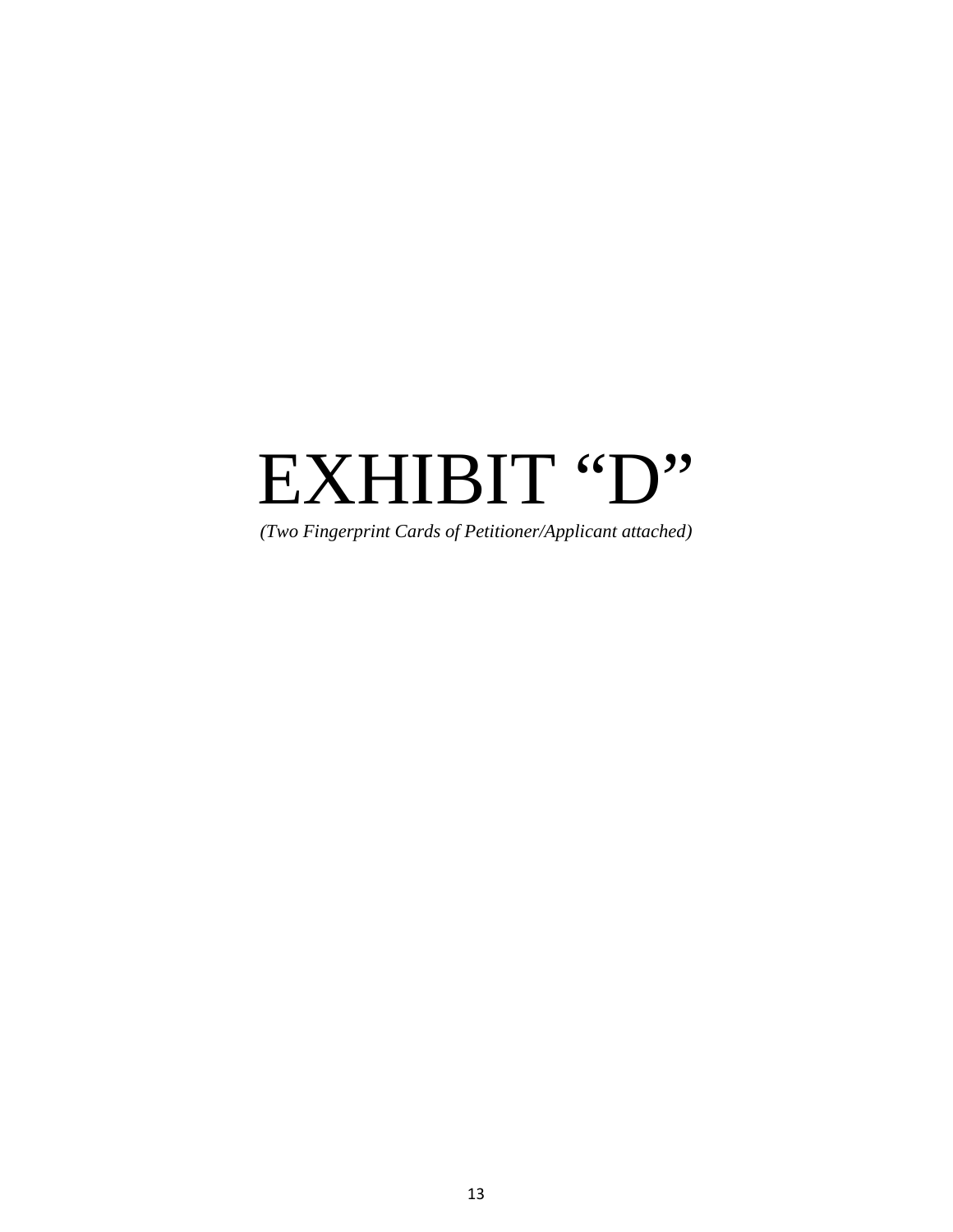

Commonwealth of Pennsylvania County of Philadelphia 1<sup>st</sup> Judicial District In Re: 1992 In Re: 1993

#### **Municipal Court COURDER GRANTING/DENYING MOTION**

Philadelphia County Clerk of Courts C/O Clerk, Bail Acceptance CJC 1301 Filbert Street, B-1 Philadelphia, PA 19107 PH: 215-683-7004

Docket #: CP-51-MD- ,

### **ORDER GRANTING PRIVATE DETECTIVE LICENSE**

AND NOW, this day of day of , after consideration of

the petition for private detective license by the Defendant it is ORDERED that the petition for private

detective license is .

Petition for Private Detective License \_\_\_\_\_\_\_\_\_\_\_\_\_\_\_\_.

BY THE COURT:

Date  $, J.$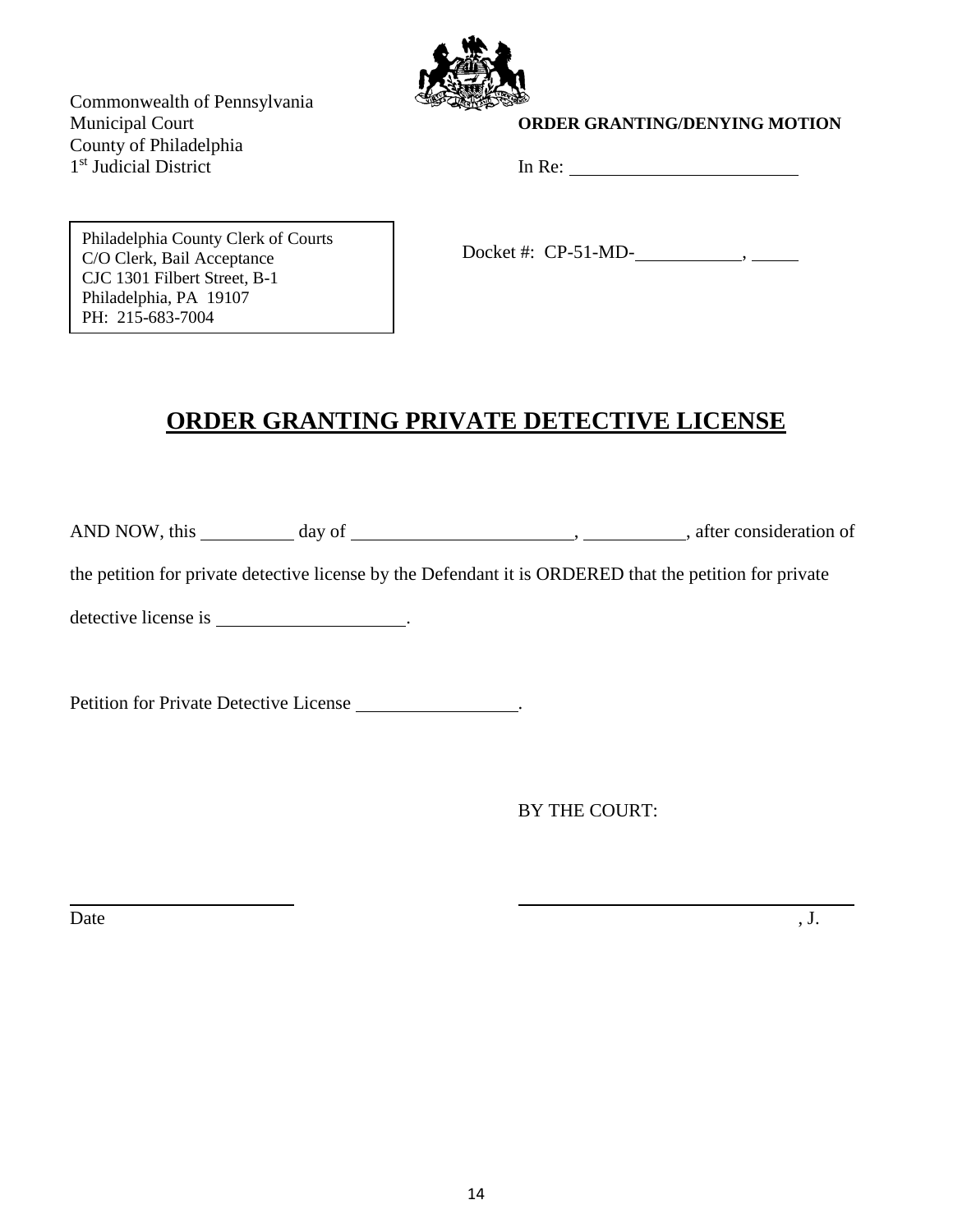### **SECTION I PETITIONER/APPLICANT INFORMATION**

*(Complete ONLY if Petitioner/Applicant is a United States Citizen)*

| $\mathbf{NAME} \underline{\hspace{1cm}}$ |        |  |
|------------------------------------------|--------|--|
|                                          |        |  |
|                                          |        |  |
|                                          |        |  |
| TELEPHONE NO.                            |        |  |
| CELL PHONE NO.                           |        |  |
|                                          |        |  |
|                                          |        |  |
|                                          | WEIGHT |  |
|                                          |        |  |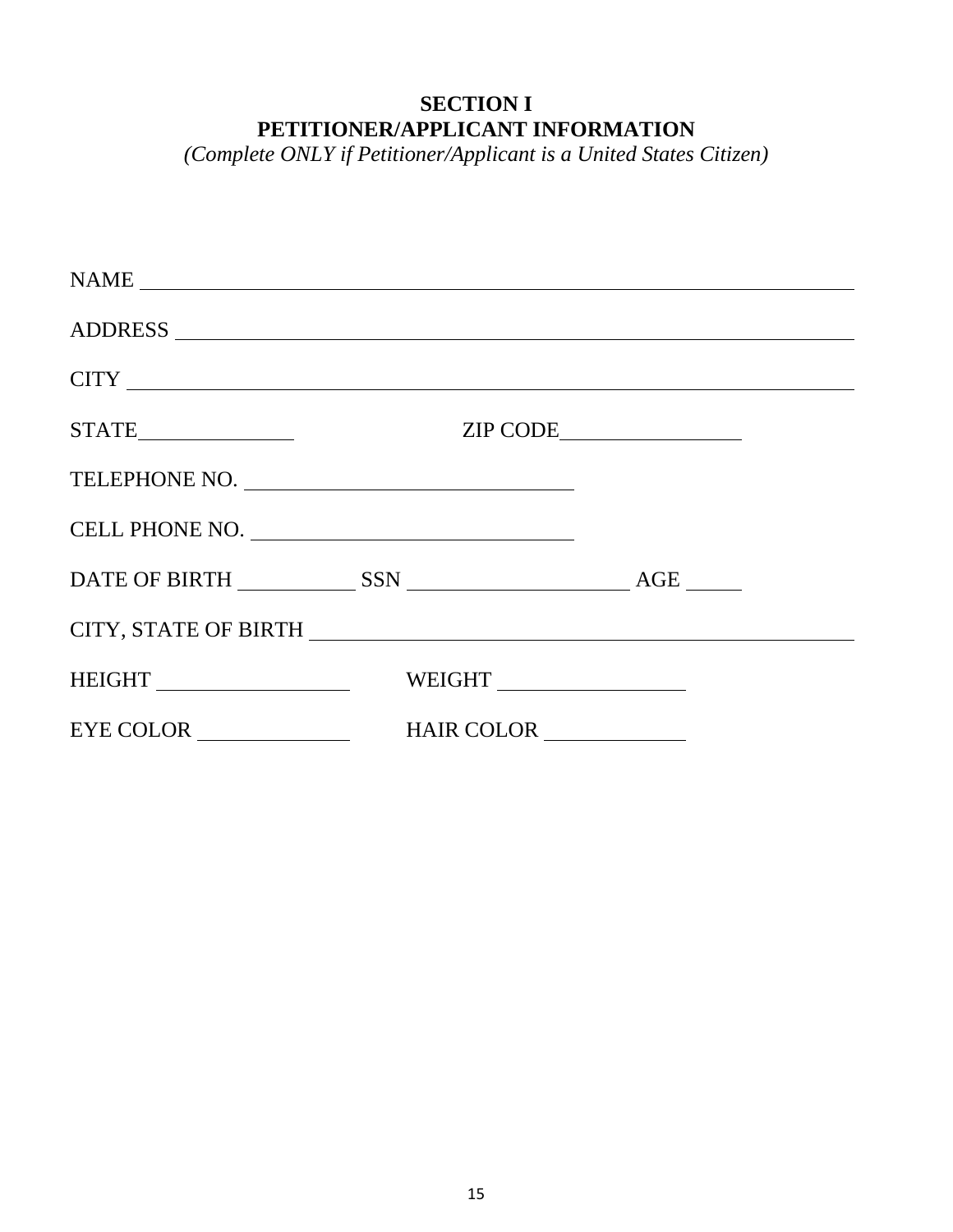#### **SECTION II PETITIONER/APPLICANT DRIVER'S LICENSE AND VEHICLE INFORMATION**

| <b>OPERATOR NUMBER</b> | <b>EXPIRATION DATE</b> |  |
|------------------------|------------------------|--|
|                        |                        |  |

|  | <b>VEHICLE YEAR</b> |  | . <i>.</i> . <del>. .</del> .<br>M' |  |
|--|---------------------|--|-------------------------------------|--|
|--|---------------------|--|-------------------------------------|--|

 $\text{COLOR}$   $\text{TAG}$   $\text{STATE}$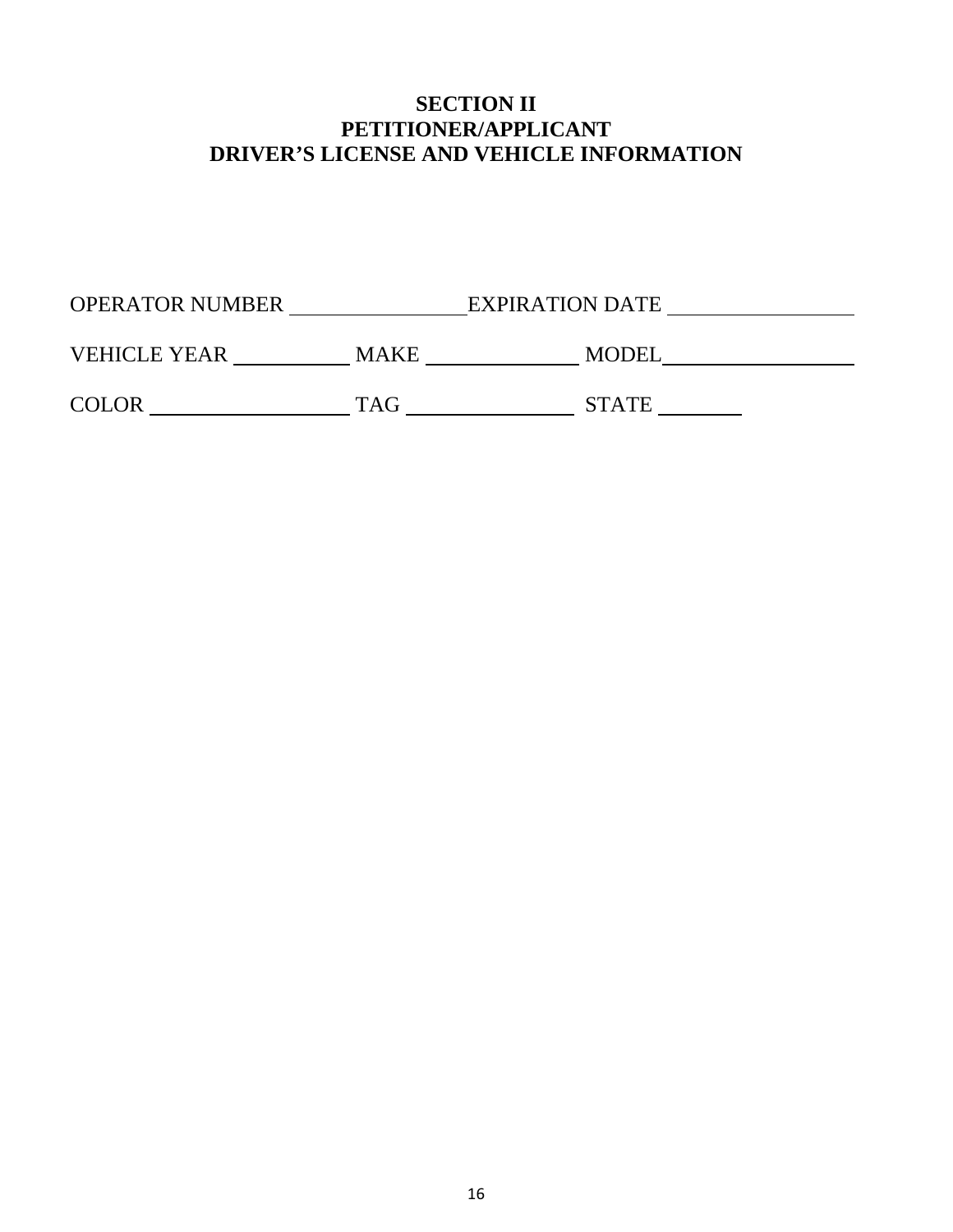#### **SECTION III PETITIONER/APPLICANT MILITARY INFORMATION**

| <b>BRANCH OF MILITARY</b> |
|---------------------------|
| <b>TIME OF SERVICE</b>    |
| $DD-214$                  |
| <b>TYPE OF DISCHARGE</b>  |

IF **"DISHONORABLE"** PLEASE EXPLAIN THE CIRCUMSTANCES ON A SEPARATE SHEET.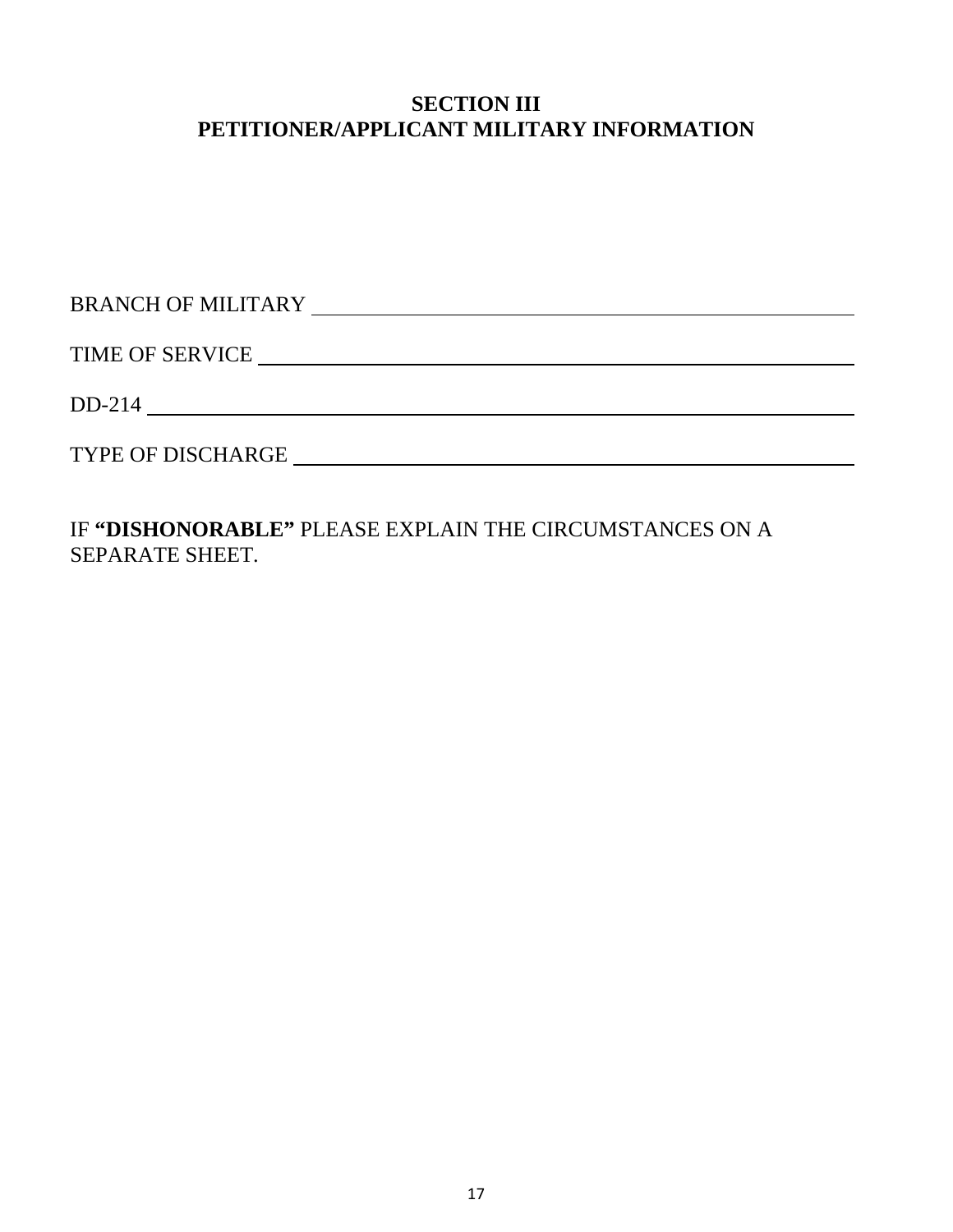### **SECTION IV PETITIONER/APPLICANT BUSINESS INFORMATION**

| BUSINESS NAME     |  |
|-------------------|--|
|                   |  |
|                   |  |
| ZIP CODE          |  |
| TELEPHONE NUMBER  |  |
|                   |  |
| YEARS IN BUSINESS |  |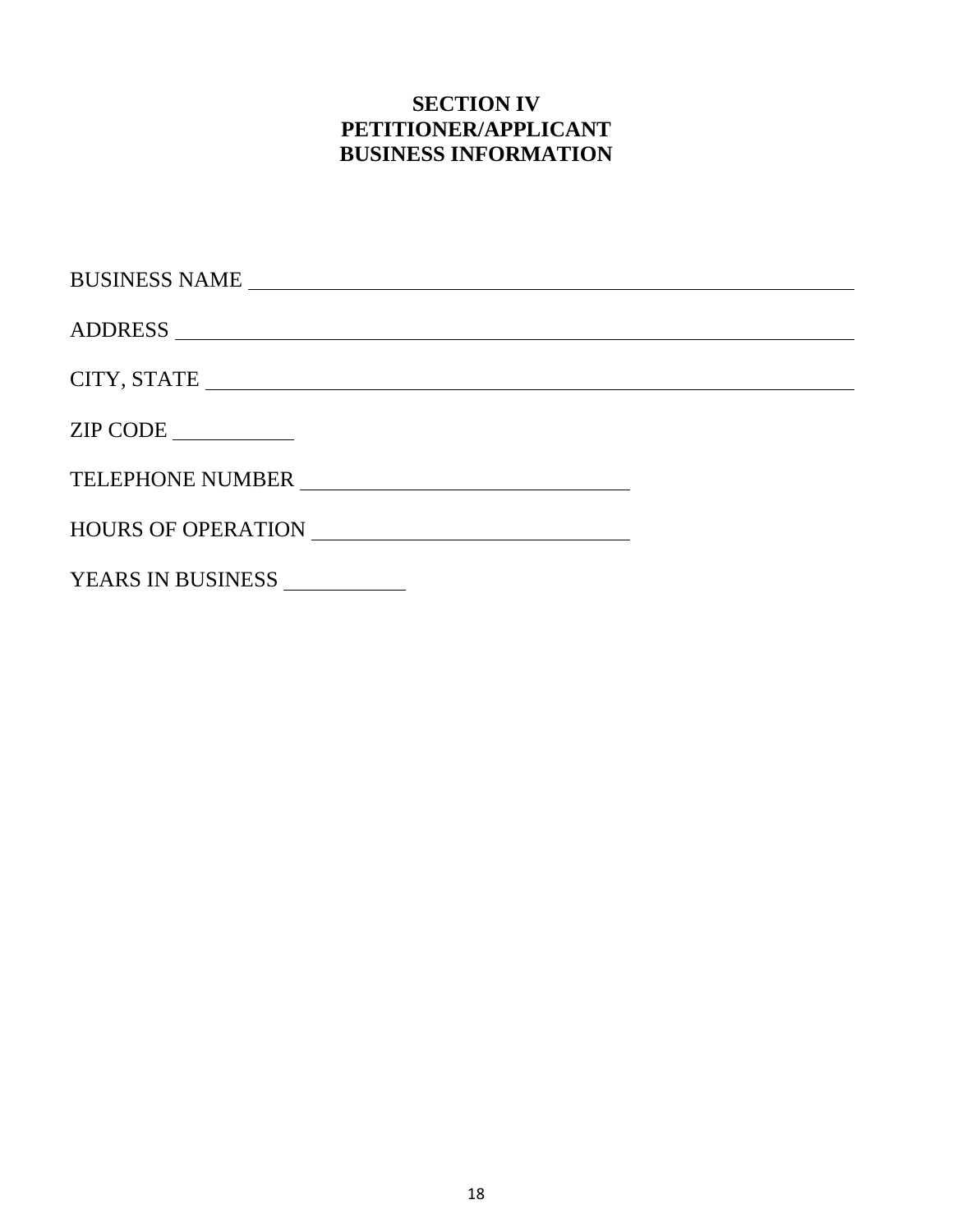#### **SECTION V PETITIONER/APPLICANT FIREARMS INFORMATION**

*(Describe Weapon to be Carried in the Course of Business)*

|                                         | $\text{MODEL} \xrightarrow{\qquad \qquad }$ |
|-----------------------------------------|---------------------------------------------|
| SERIAL NUMBER                           |                                             |
| REVOLVER OR                             |                                             |
| CALIBER                                 |                                             |
|                                         |                                             |
|                                         |                                             |
| EXPIRATION DATE _______________________ |                                             |
|                                         |                                             |
| EXPIRATION DATE _______________________ |                                             |